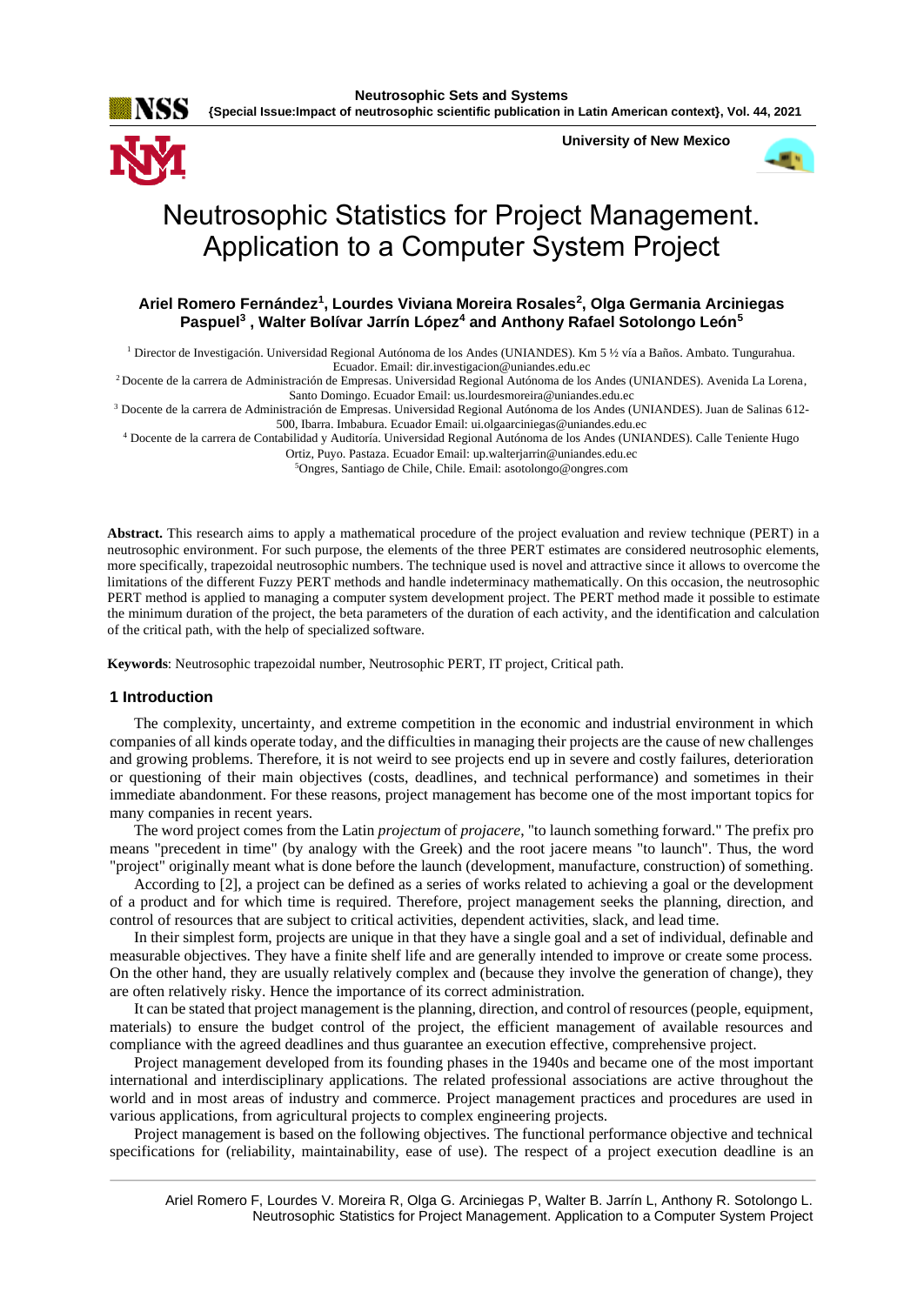309 Neutrosophic Sets and Systems {Special Issue: Impact de neutrosophic scientific publication in Latin American context}, Vol. 44, 2021

important component of the expression of needs since a delay can reduce the interest of the project and, in most cases, lead to additional costs, in the form of a delayed penalty, in particular.

Depending on the project's scope, the economic objective can take different forms (cost, profitability). Among the limitations or restrictions that must be controlled in the project, time limitations must be highlighted. These are the expression of the periods within which the project must be completed.

The increasing complexity of projects worldwide has driven the growth of project management as an international discipline. To structure the implementation of a project, different techniques have been designed that allow addressing some calculations related to the management of its costs, quality, and delivery times, within these techniques the network planning models stand out, one of the best known is the Program Evaluation and Review Technique (PERT).

From a network analysis perspective, project planning methods require the identification of data and the organization and typification of reciprocal relationships between activities to estimate the project execution time and thus carry out planning [2].

These methods have also been used to manage IT projects, which are designed based on a set of tasks that have their associated costs and delivery times. Mainly, the PERT method offers certain advantages when considering probable scenarios for the development of the tasks and, therefore, for fulfilling the deadlines. In addition, some authors consider the usefulness of the PERT method for the management of computer projects for the development of multipurpose software systems [5].

PERT method was developed to include the uncertainty in the estimates of the duration and assumes that the time to carry out each of the activities is a random variable described by a probability distribution.

The original version of PERT takes into account uncertainty by using three different types of estimates of the duration of an activity, to obtain basic information about its probability distribution (Beta). These are the *most probable estimate* (m); *optimistic estimate* (o) and *pessimistic estimate* (p). These estimates can be identified as the estimate of the most probable value of the duration; the estimated duration under the most favorable conditions and the estimated duration under the most unfavorable conditions, respectively [9].

Some authors identified certain limitations in the classic PERT method. This is evidenced by the statements made by [6]:

The common method of analyzing projects, classical PERT, has numerous problems such as the beta distribution and stochastic variables and the estimation of parameters (expected duration and variance). This has led researchers to seek new solutions, eg to integrate fuzzy sets with PERT and created a new approach, namely Fuzzy PERT or FPERT. (p.185)

Likewise, these authors believe that the planning of the project should be carried out with greater precision and the results should be obtained more realistically with the help of fuzzy sets and the inclusion of opinions and experiences of experts [3] [6] [7] [14].

However, other authors believe that the theory of neutrosophic sets is more appropriate than fuzzy sets to model the uncertainty associated with parameters such as the duration of the activity and the availability of resources in PERT. This is mainly because the project manager, to determine the optimistic and pessimistic values of the duration of the activities, often faces uncertain, inconsistent, and incomplete information about the real world [11].

Following the above, a Neutrosophic version of the PERT method was used that allows the treatment of indeterminacy in the possible scenarios, to estimate the duration of the project of a computer system for the control of production in an Ecuadorian company. The following section addresses the theoretical elements of the classical and neutrosophic PERT method applied to the management of a computer project.

For the PERT method, it is assumed that the shape of the probability distribution obtained is a beta distribution with mean [9] [10]:

$$
\mu = \frac{o + 4m + p}{6}
$$
\n(1)

\nand variance:

\n
$$
\sigma^2 = \left(\frac{p - o}{6}\right)^2
$$
\n(2)

In recent years, according to fuzzy set theory for project management, there were different PERT methods. However, the existing fuzzy PERT methods have some drawbacks [2]:

- A critical path cannot be found in a fuzzy project network.
- Increase possible critical paths, which is the riskiest path.
- Indeterminacy, which exists in real-life situations, cannot be determined.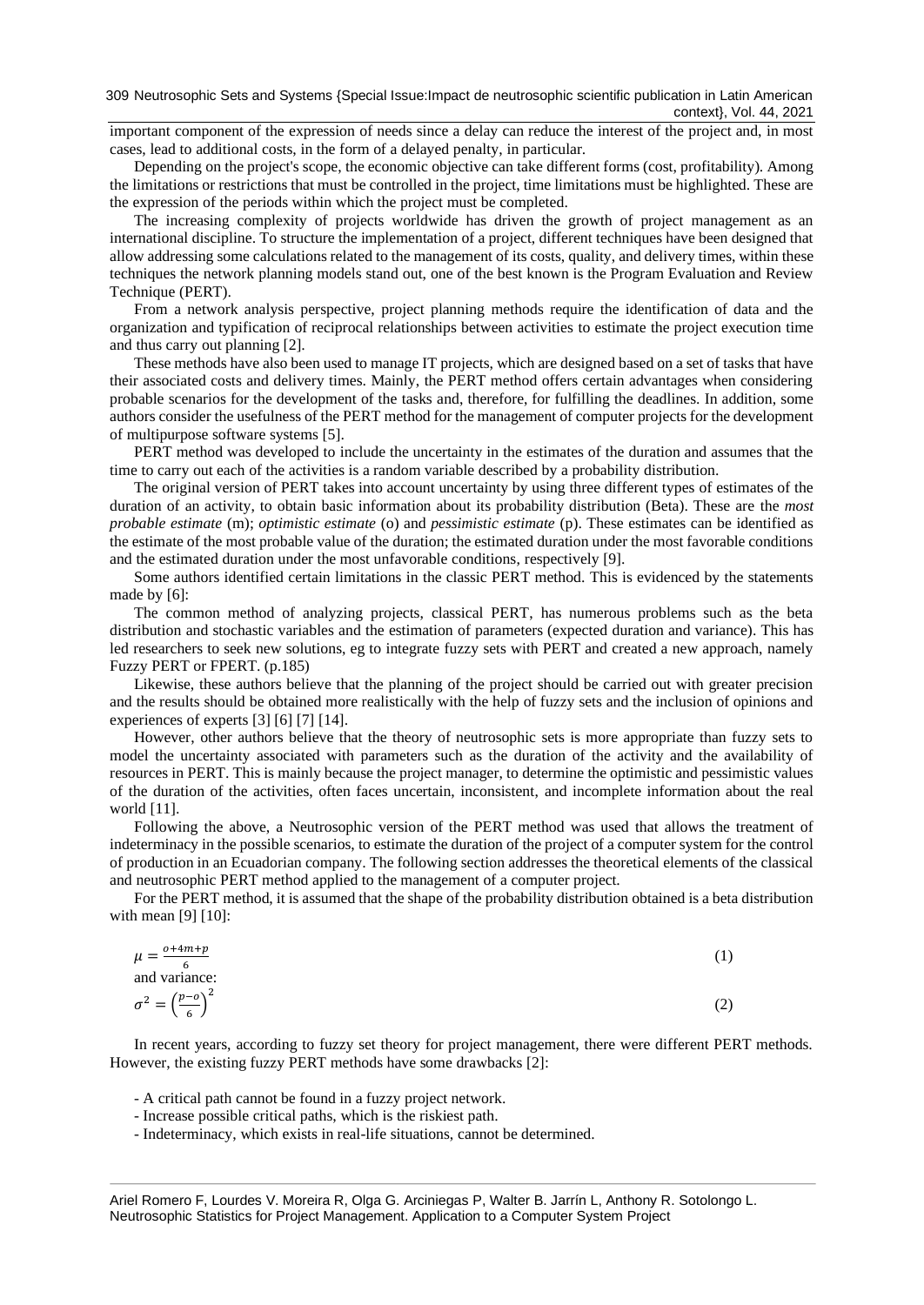Neutrosophic Sets and Systems {Special Issue:Impact de neutrosophic scientific publication in Latin American 310 context}, Vol. 44, 2021

In the case of PERT, time estimates vary considerably. Three-time estimates are used here, which are optimistic (a), pessimists (b), and most likely (m). In practice, the question often arises as to how to obtain good optimistic or pessimistic estimates. Neutrosophic set theory is more appropriate than fuzzy sets, for modeling the uncertainty associated with parameters, such as activity duration and resource availability in PERT. By using neutrosophic set theory in the PERT technique, we can also overcome the drawbacks of fuzzy PERT methods [11].

Due to those above, we propose applying the neutrosophic sets to the project management of a computer system. The neutrosophic PERT method based on trapezoidal neutrosophic sets, proposed by [12], will be applied. This method will be implemented based on the plan of activities planned to develop a computer system proposed by [5].

#### **2 Materials and methods**

 $\overline{\mathcal{L}}$  $\overline{1}$  $\overline{1}$ 

 $a_4 - a_3$ 

1 otherwise

In this section, some theoretical elements, formulas, and calculation procedures of the neutrosophic statistics are systematized [15-18], which will be used to estimate the project's duration using the neutrosophic PERT method.

**Definition 1**. [1] Let *X* be a space of points (objects) and  $x \in X$ . A neutrosophic set *A* in *X* is defined by a truthmembership function  $(x)$ , an indeterminacy-membership function  $I_A(x)$  and a falsity-membership function  $F_A(x)$ .  $(x)$ ,  $(x)$  and  $(x)$ , are real standard or real nonstandard subsets of ]-0, 1+[. That is  $(x): X \rightarrow ]-0,1+[$ ,  $I_A(x): X \rightarrow ]-0,$ 1+[ and  $F_A(x):X\rightarrow 0$ , 1+[. There is no restriction on the sum of  $T_A(x)$ ,  $I_A(x)$  and  $F_A(x)$ , so  $0-\leq \sup T_A(x)+ \sup$  $I_A(x)$  + sup  $F_A(x) \leq 3+$ .

**Definition 2.** [1] Let  $X$  be a universe of discourse. A single valued neutrosophic set  $A$  over  $X$  is an object having the form  $A = \{ \langle x, T_A(x), I_A(x), F_A(x) \rangle : x \in X \}$ , where  $T_A(x): X \rightarrow [0,1], I_A(x): X \rightarrow [0,1]$  and  $F_A(x): X \rightarrow [0,1]$  with  $0 \leq T_A(x) + I_A(x) + F_A(x) \leq 3$  for all  $x \in X$ . The intervals  $(x)$ ,  $(x)$  and  $(x)$  denote the truth-membership degree, the indeterminacy-membership degree, and the falsity membership degree of  $x$  to  $A$ , respectively. For convenience, an SVN number is denoted by  $A = (a, b, c)$ , where  $a, , c \in [0, 1]$  and  $a + b + c \le 3$ .

**Definition 3**. [6] Let  $\alpha_{\tilde{a}}, \theta_{\tilde{a}}, \beta_{\tilde{a}} \in [0,1]$  and  $\alpha_1, \alpha_2, \alpha_3, \alpha_4 \in \mathbb{R}$  such that  $\alpha_1 \leq \alpha_2 \leq \alpha_3 \leq \alpha_4$ . Then a single-valued trapezoidal neutrosophic number,  $\tilde{a} = \langle (a_1, a_2, a_3, a_4) ; \alpha_{\tilde{a}}, \theta_{\tilde{a}}, \beta_{\tilde{a}} \rangle$  is a special neutrosophic set on the real line set *R*. The truth-membership, indeterminacy-membership, and falsity-membership functions of  $\tilde{a}$ , are given by [12]:

$$
T_{\tilde{a}}(x) = \begin{cases} \alpha_{\tilde{a}} \left( \frac{x - a_1}{a_2 - a_1} \right) & \text{if } a_1 \le x \le a_2\\ \alpha_{\tilde{a}} & \text{if } a_2 \le x \le a_3\\ \alpha_{\tilde{a}} \left( \frac{a_4 - x}{a_4 - a_3} \right) & \text{if } a_3 \le x \le a_4\\ 0 & \text{otherwise} \end{cases}
$$
(3)

$$
I_{\tilde{a}}(x) = \begin{cases} \n\frac{(a_2 - x + \theta_{\tilde{a}}(x - a_1))}{(a_2 - a_1)} & \text{if } a_1 \le x \le a_2 \\
\theta_{\tilde{a}} & \text{if } a_2 \le x \le a_3 \\
\frac{(x - a_3 + \theta_{\tilde{a}}(a_4 - x))}{a_4 - a_3} & \text{if } a_3 \le x \le a_4 \\
1 & \text{otherwise}\n\end{cases} \tag{4}
$$
\n
$$
F_{\tilde{a}}(x) = \begin{cases} \n\frac{(a_2 - x + \beta_{\tilde{a}}(x - a_1))}{(a_2 - a_1)} & \text{if } a_1 \le x \le a_2 \\
\beta_{\tilde{a}} & \text{if } a_2 \le x \le a_3 \\
\frac{(x - a_3 + \beta_{\tilde{a}}(a_4 - x))}{(a_2 - a_1)} & \text{if } a_3 \le x \le a_4\n\end{cases} \tag{5}
$$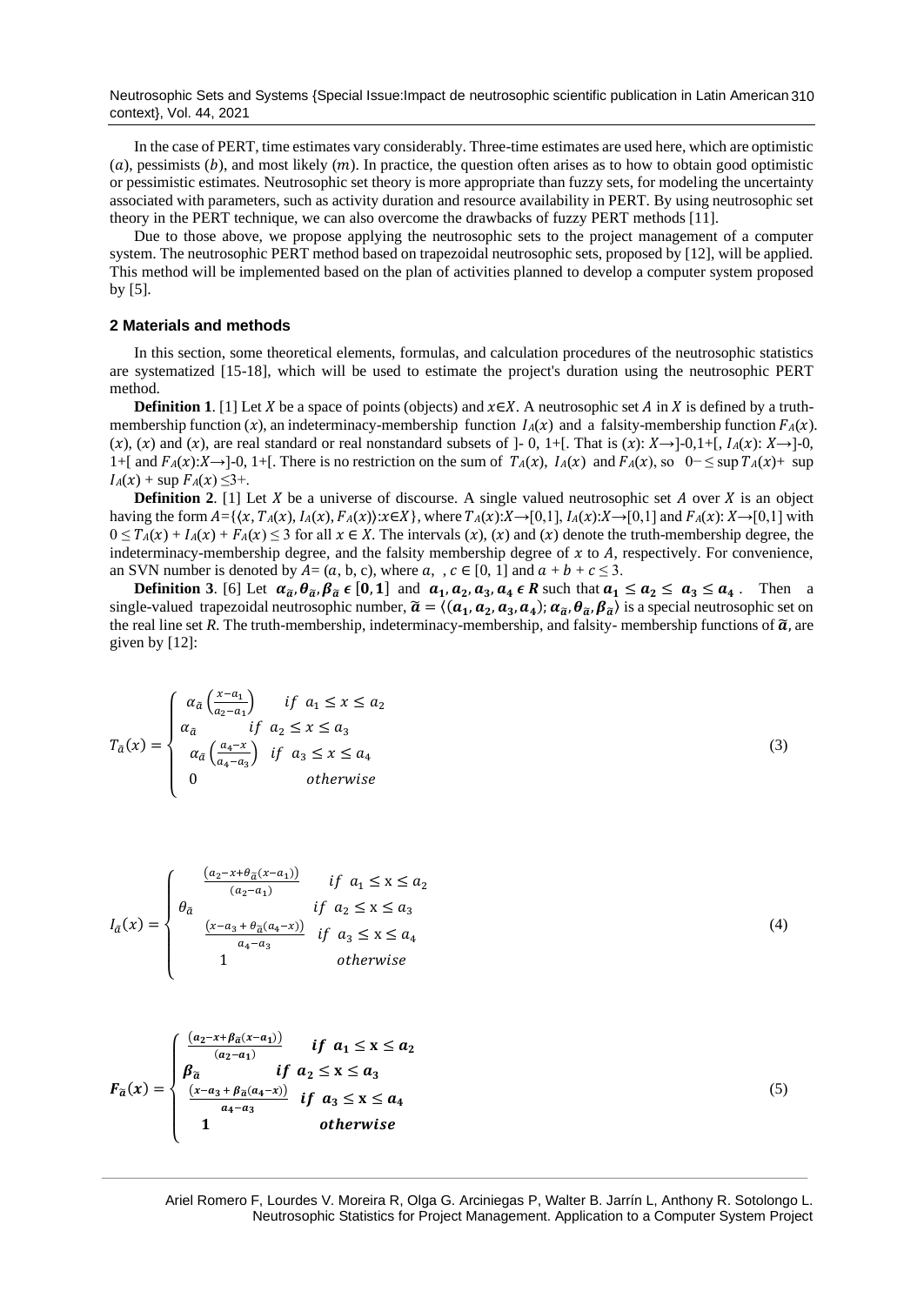where  $\alpha_{\tilde{a}}$ ,  $\theta_{\tilde{a}}$  and  $\beta_{\tilde{a}}$  denote the maximum truth-membership degree, minimum indeterminacy-membership degree, and minimum falsity-membership degree, respectively. A single-valued trapezoidal neutrosophic number  $\tilde{a} = \langle (a_1, a_2, a_3, a_4); \alpha_{\tilde{a}}, \theta_{\tilde{a}}, \beta_{\tilde{a}} \rangle$ , according to [11], may express an ill-defined quantity about a, which is approximately equal to  $[a_2, a_3]$ .

From the theory about the single-valued trapezoidal neutrosophic numbers, [12], they propose the theory of the neutrosophic PERT method, in which, they define the three-time estimates for activity duration as *Optimistic time* ( $\tilde{a}$ ); *Pessimistic time* ( $\tilde{b}$ ) and *Most likely* time, ie Mode ( $\tilde{m}$ ). Where $\tilde{a}$ ,  $\tilde{m}$  are trapezoidal neutrosophic numbers. Then, based on three-time estimates  $(\tilde{a}, \tilde{b}, \tilde{b})$ , expected time and standard deviation of each activity should be calculated, and to do this, we should first obtain crisp values of the three-time estimates.

To obtain the crisp values of each estimated time, we use the score function  $(S(\tilde{a}))$  and accuracy function  $(A(\tilde{a}))$ , as follows [11]:

$$
Score\ function\ S(\tilde{a}) = \left(\frac{1}{16}\right)[a_1 + a_2 + a_3 + a_4]x[a_{\tilde{a}} + (1 - \theta_{\tilde{a}}) + (1 - \beta_{\tilde{a}})]
$$
\n
$$
Accuracy\ function\ A(\tilde{a}) = \left(\frac{1}{16}\right)[a_1 + a_2 + a_3 + a_4]x[a_{\tilde{a}} + (1 - \theta_{\tilde{a}}) + (1 + \beta_{\tilde{a}})]
$$
\n
$$
(6)
$$

(7)

With the crisp values for each time estimated (a, m, and b), by using the score function, the expected time and standard deviation of each activity can be calculated by using (1) and (2), respectively.

For the management of the computer system project, the activities proposed by [5] are shown in table 1.

| N. | Task title                                    |
|----|-----------------------------------------------|
| 1  | Beginning of the project implementation       |
| 2  | Meeting with a customer                       |
| 3  | Investigating the subject area                |
| 4  | Designing class models and basic algorithms   |
| 5  | Developing the modules of the software system |
| 6  | <b>Module Testing</b>                         |
| 7  | Interface design and development              |
| 8  | <b>Testing and Debugging</b>                  |
| 9  | Presenting software to a customer             |
| 10 | Writing software documentation                |
| 11 | <b>Project Completion</b>                     |

**Table 1.** Tasks defined for the IT system project

The temporal relationship between the activities in Table 1, represented by the project network, is illustrated in Figure 1.



**Figure 1.** Project network. Source: [5]

On the other hand, the trapezoidal neutrosophic numbers proposed by [12] and which are listed below will be applied.:

 $\tilde{1} = \langle (0,2,4,5) \rangle$ ; 0.8,0.6,0.4);  $\tilde{2} = \langle (1,3,5,6) \rangle$ ; 0.2,0.3,0.5 $\tilde{)}$ ;  $\tilde{3} = \langle (1,2,5,6) \rangle$ ; 0.2,0.5,0.6 $\rangle$  $\tilde{4} = \langle (1,2,5,7) \rangle$ ; 0.5,0.4,0.9 $\rangle$ ; $\tilde{5} = \langle (2,4,7,10) \rangle$ ; 0.8,0.2,0.4 $\rangle$ ;  $\tilde{6} = \langle (3,7,9,12) \rangle$ ; 0.7,0.2,0.5 $\rangle$  $\tilde{7} = \langle (5,8,9,13) \rangle$ ; 0.4,0.6,0.8 $\rangle$ ; $\tilde{8} = \langle (1,6,10,13) \rangle$ ; 0.9,0.1,0.3 $\rangle$ ; $\tilde{9} = \langle (6,8,10,15) \rangle$ ; 0.6,0.4,0.7 $\rangle$  $\widetilde{10} = \langle (1, 6, 11, 15) \rangle$ ; 0.7,0.6,0.3 $\rangle$ ;  $\widetilde{11} = \langle (5, 8, 15, 20) \rangle$ ; 0.8,0.2,0.5 $\rangle$ ;  $\widetilde{12} = \langle (4, 8, 17, 25) \rangle$ ; 0.3,0.6,0.4 $\rangle$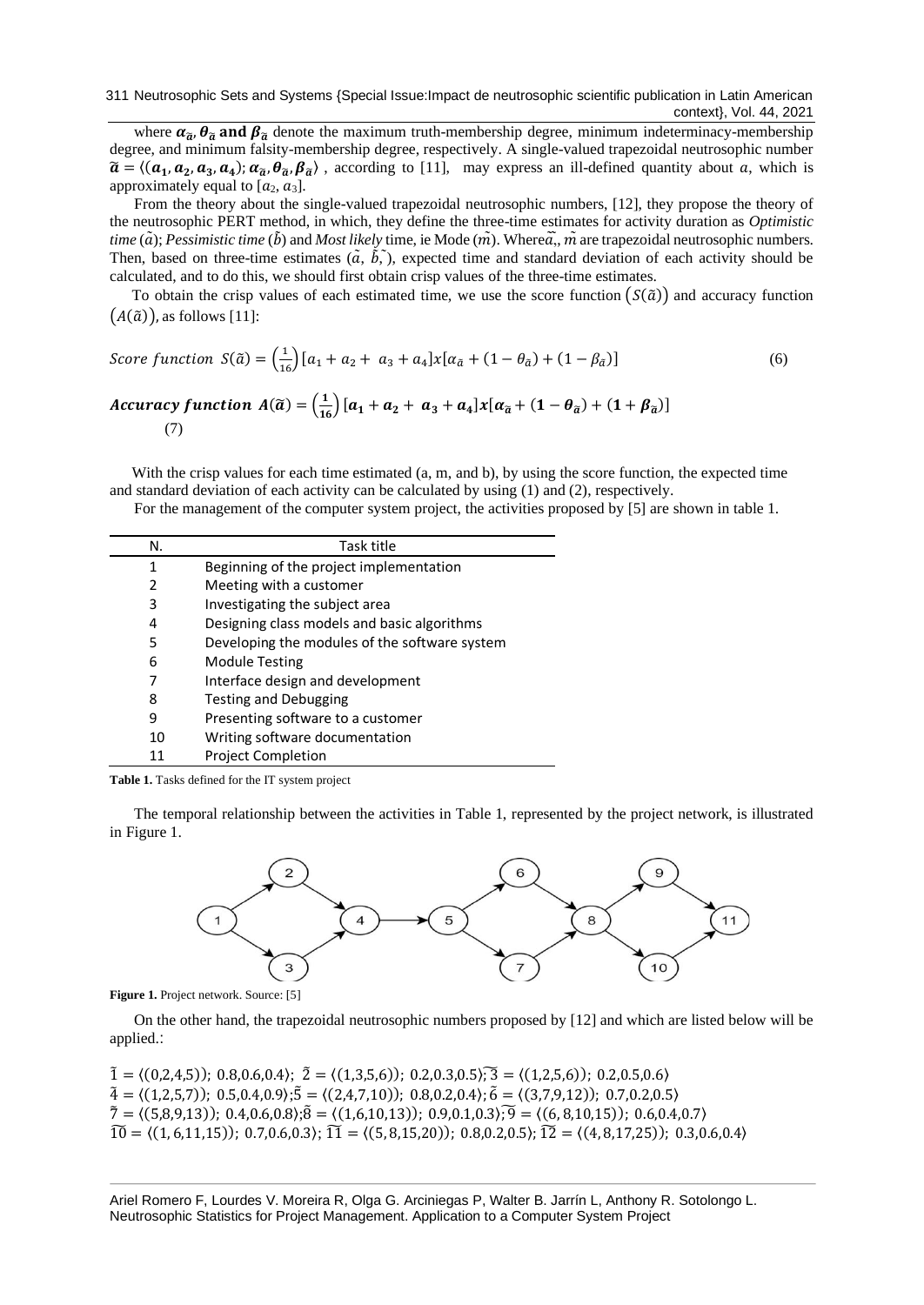The elements exposed up to here were applied in correspondence with the working algorithm proposed by [12]:

- We considered three-time estimates of the PERT technique as a single-valued trapezoidal neutrosophic number to deal with uncertain, inconsistent, and incomplete information about activity time.
- ‗ Calculate membership functions of each single-valued trapezoidal neutrosophic number, using equations 1, 2, and 3.
- ‗ Obtain the crisp model of PERT three-time estimates using the score function equation as we illustrated previously.
- Use crisp values of three-time estimates to calculate the expected time and standard deviation of each activity.
- Draw a PERT network diagram.
- ‗ Determine floats and critical path, which is the longest path in the network, as we illustrated previously with details.
- Calculate the expected time and variance of the critical path.
- Determine expected project completion time.

# **2 Results**

From the application of the trapezoidal neutrosophic numbers listed at the end of the previous section, the duration of the computer system project activities was determined, which are shown in Table 2.

| N              |                                                  | Duration (days)                             |                                                                                                                                          |                                                 |  |
|----------------|--------------------------------------------------|---------------------------------------------|------------------------------------------------------------------------------------------------------------------------------------------|-------------------------------------------------|--|
|                | Task title                                       | ã                                           | m                                                                                                                                        | ħ                                               |  |
| 1              | Beginning of the project<br>implementation       | $\Omega$                                    | $\Omega$                                                                                                                                 | 0                                               |  |
| 2              | Meeting with a customer                          | (0,2,4,5); 0.8,0.6,0.4)                     | $\langle (1,3,5,6); 0.2, 0.3, 0.5 \rangle$                                                                                               | $\langle (1,2,5,6); 0.2, 0.5, 0.6 \rangle$      |  |
| 3              | Investigating the subject area                   | $\langle (1,2,5,6); 0.2, 0.5, 0.6 \rangle$  | $(1,2,5,7)$ ; 0.5, 0.4, 0.9)                                                                                                             | $\langle (2,4,7,10); 0.8, 0.2, 0.4 \rangle$     |  |
| 4              | Designing class models and basic<br>algorithms   | $\langle (1,2,5,6); 0.2, 0.5, 0.6 \rangle$  | $\langle (2,4,7,10); 0.8, 0.2, 0.4 \rangle$                                                                                              | $\langle (3,7,9,12); 0.7, 0.2, 0.5 \rangle$     |  |
| 5              | Developing the modules of the<br>software system |                                             | $\langle (1,6,10,13); 0.9, 0.1, 0.3 \rangle$ $\langle (6,8,10,15); 0.6, 0.4, 0.7 \rangle$ $\langle (4, 8,17, 25); 0.3, 0.6, 0.4 \rangle$ |                                                 |  |
| 6              | <b>Module Testing</b>                            | $\langle (2,4,7,10); 0.8, 0.2, 0.4 \rangle$ | $(5,8,9,13)$ ; 0.4,0.6,0.8)                                                                                                              | $\langle (6, 8, 10, 15); 0.6, 0.4, 0.7 \rangle$ |  |
| $\overline{7}$ | Interface design and development                 | $\langle (1,3,5,6); 0.2, 0.3, 0.5 \rangle$  | $\langle (1,2,5,7); 0.5, 0.4, 0.9 \rangle$                                                                                               | $\langle (2,4,7,10); 0.8, 0.2, 0.4 \rangle$     |  |
| 8              | <b>Testing and Debugging</b>                     | $\langle (1,2,5,6); 0.2, 0.5, 0.6 \rangle$  | $\langle (1,2,5,7) \rangle$ ; 0.5, 0.4, 0.9)                                                                                             | $\langle (3,7,9,12); 0.7, 0.2, 0.5 \rangle$     |  |
| 9              | Presenting software to a customer                | (0,2,4,5); 0.8,0.6,0.4)                     | $\langle (1,3,5,6); 0.2, 0.3, 0.5 \rangle$                                                                                               | $\langle (1,2,5,6); 0.2, 0.5, 0.6 \rangle$      |  |
| 10             | Writing software documentation                   | $\langle (1,3,5,6); 0.2, 0.3, 0.5 \rangle$  | $\langle (1,2,5,6); 0.2, 0.5, 0.6 \rangle$                                                                                               | $\langle (2,4,7,10); 0.8, 0.2, 0.4 \rangle$     |  |
| 11             | <b>Project Completion</b>                        | <sup>0</sup>                                | 0                                                                                                                                        | O                                               |  |

**Table 2.** Input data for neutrosophic PERT

Using the scoring function (6), the estimated times for each activity were obtained, shown in Table 3, together with the immediate predecessors of each activity.

| N. | Task title                              | Immediate Predecessors (Activity number) | Duration (days) |      |      |
|----|-----------------------------------------|------------------------------------------|-----------------|------|------|
|    |                                         |                                          |                 | m    |      |
|    | Beginning of the project implementation | $\sim$                                   |                 |      |      |
|    | Meeting with a customer                 |                                          |                 | 0.96 | 1.31 |
|    | Investigating the subject area          |                                          |                 | 3.16 | 1.12 |
|    |                                         |                                          |                 |      |      |

Ariel Romero F, Lourdes V. Moreira R, Olga G. Arciniegas P, Walter B. Jarrín L, Anthony R. Sotolongo L. Neutrosophic Statistics for Project Management. Application to a Computer System Project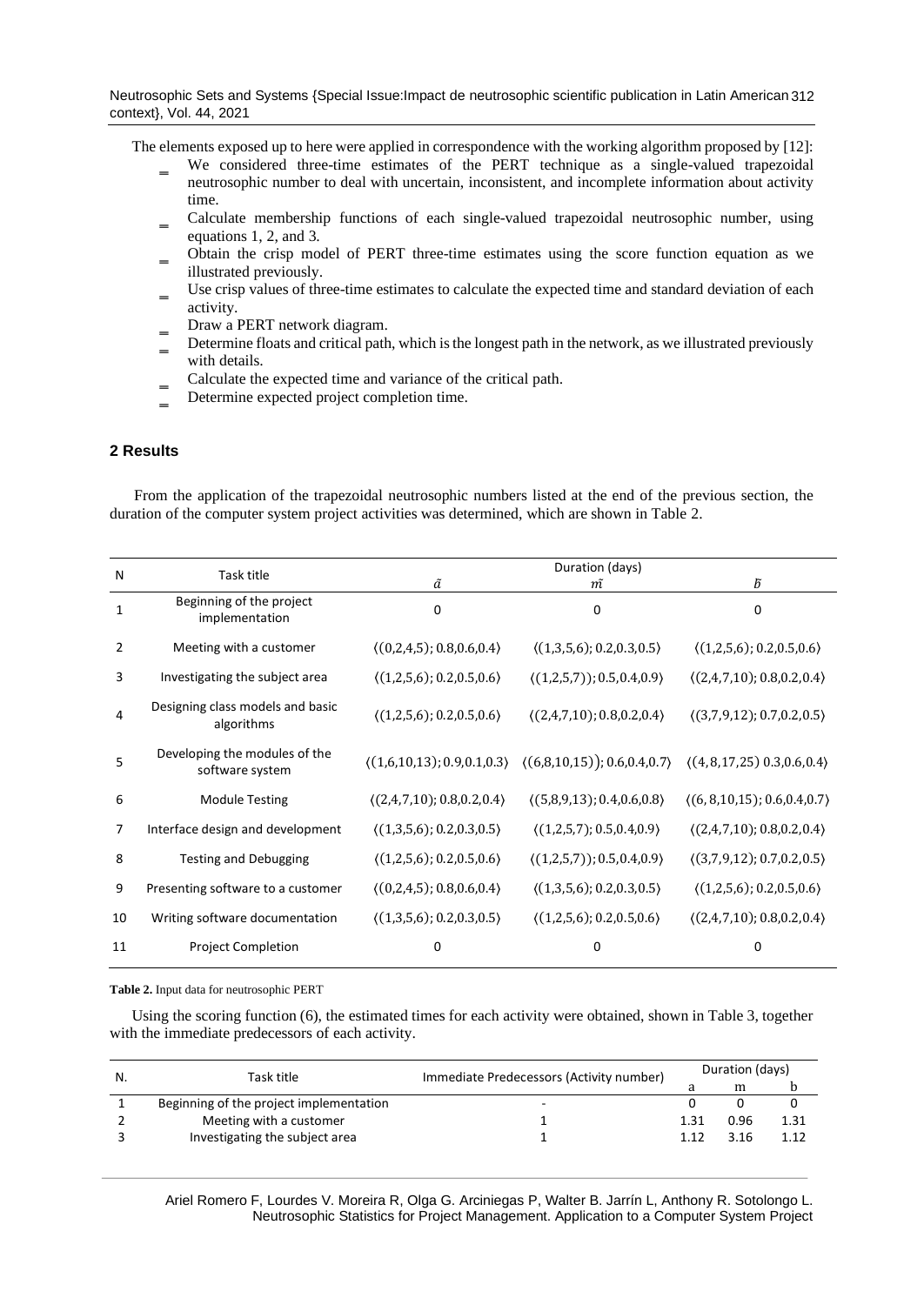| 313 Neutrosophic Sets and Systems {Special Issue: Impact de neutrosophic scientific publication in Latin American |  |  |
|-------------------------------------------------------------------------------------------------------------------|--|--|
|                                                                                                                   |  |  |

|    |                                               |      |      |              | context}, Vol. 44, 2021 |
|----|-----------------------------------------------|------|------|--------------|-------------------------|
| 4  | Designing class models and basic algorithms   | 2.3  | 3.16 | 3.87         | 3.16                    |
| 5. | Developing the modules of the software system | 4    | 3.66 | 4.39         | 3.66                    |
| 6  | <b>Module Testing</b>                         |      | 2.19 | 3.66         | 2.19                    |
|    | Interface design and development              |      | 1.12 | 3.16         | 1.12                    |
| 8  | <b>Testing and Debugging</b>                  | 6.7  | 1.12 | 3.87         | 1.12                    |
| 9  | Presenting software to a customer             | 8    | 1.31 | 0.96         | 1.31                    |
| 10 | Writing software documentation                | 8    | 0.96 | 3.16         | 0.96                    |
| 11 | <b>Project Completion</b>                     | 9.10 |      | <sup>0</sup> | 0                       |

**Table 3.** Three-time estimated crisp numbers for activities

By applying (1) and (2), the meantime and the variance of the duration of the activities were obtained. In figure 2, the project network is shown with the estimated average times of each activity.



**Figure 2.** Estimated time network

Applying specialized software for project management, it was possible to estimate a minimum duration for the computer system development project of 19.86 days. Likewise, the critical path shown in figure 3 could be obtained.



**Figure 3.** Project Critical path

As can be seen in Figure 3, the critical activities of the project, ie those that significantly affect the completion of this project, are the following: Investigating the subject area; Designing class models and basic algorithms; Developing the modules of the software system; Module Testing; Testing and Debugging and Writing software documentation.

### **Conclusions**

With the application of the neutrosophic PERT method, it was possible to calculate the estimated time of completion of the project (19.81 days), from indeterminate values of the three classical times of the PERT method. This was made possible by applying for trapezoidal neutrosophic numbers. This type of number allows handling 4 components for each time and their respective functions of belonging to the specified sets. Hence it is important for project management, in inconsistent or ambiguous information environments.

The neutrosophic PERT method is a very useful tool, which can be generalized to any type of project that you want to manage or undertake, although it can be stated that it has proven efficiency in the management of computer projects, in which vagueness tends to abound. When estimating the completion of a task, due to the complexities inherent in the art of programming.

Although the problem of software development is widely discussed in academic articles, some specific issues

Ariel Romero F, Lourdes V. Moreira R, Olga G. Arciniegas P, Walter B. Jarrín L, Anthony R. Sotolongo L. Neutrosophic Statistics for Project Management. Application to a Computer System Project